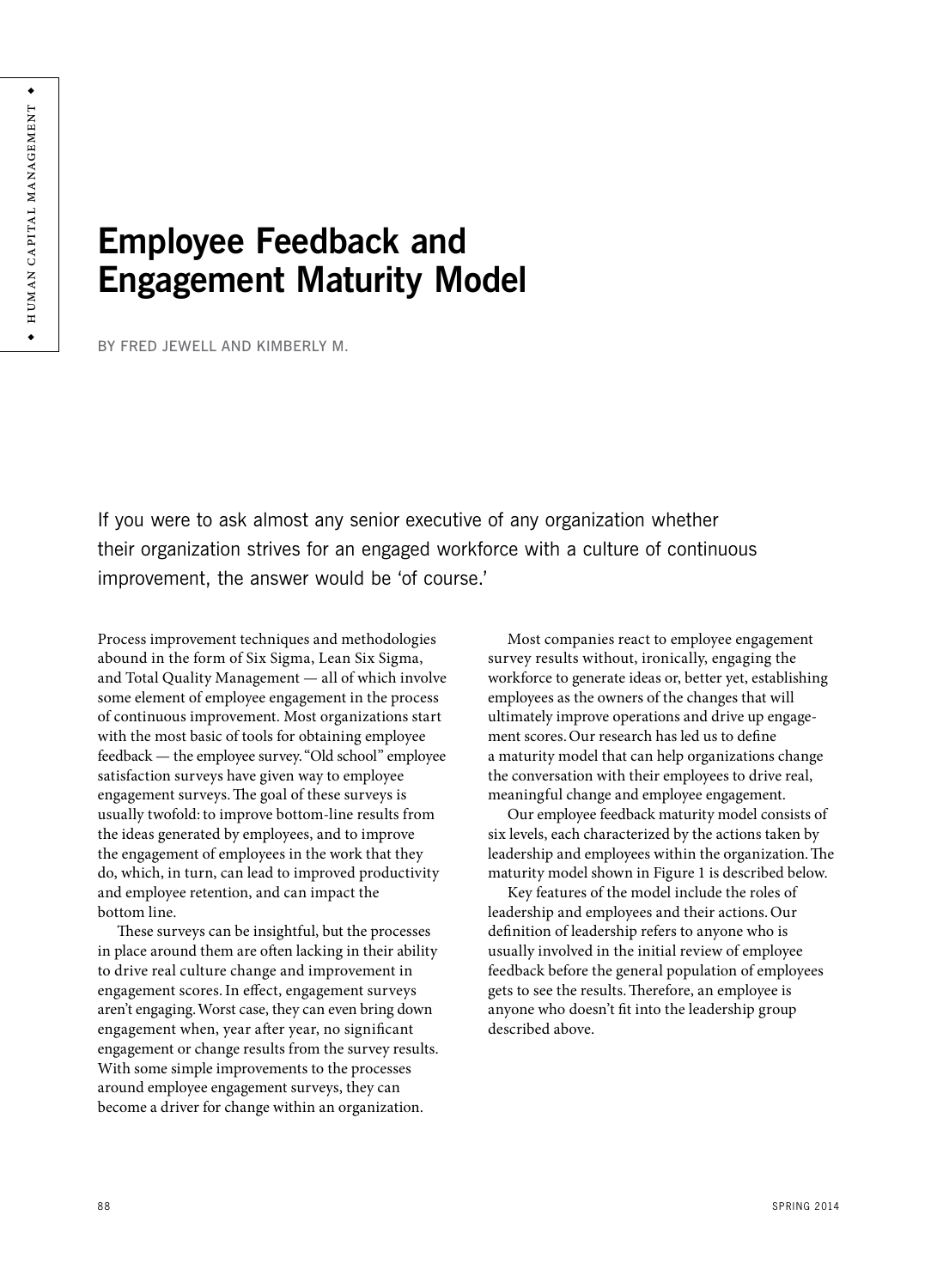

## **LEVEL 1:**

**Disengagement**

The other key components of the model are the actions taken by leadership and employees.Those actions are described below:

#### **SEE**

Improvement opportunities are observed within the organization in the course of everyday operations.

### **ACT**

Actions are taken to implement improvements.

## **UNDERSTAND**

# **ASK**

Leadership asks for feedback from employees on how things could be better.

## **SAY**

Employees provide feedback to leadership on how things could be better.

Leadership takes the time to dive deep into the feedback received and works with employees to gain clarity on the suggestion and the underlying issues behind the opportunity for improvement.

## **DRIVE**

Employees drive the planning, prioritization and project management behind the improvements to be implemented.

# **Disengagement**

**LEVEL 1:** 

| <b>FIGURE 2: LEVEL 1 PROCESS DIAGRAM</b> |            |                   |
|------------------------------------------|------------|-------------------|
| <b>LEADERSHIP</b>                        | <b>SEE</b> | $\rightarrow$ act |
| <b>EMPLOYEE</b>                          |            |                   |

At Level 1, leadership is effectively the only part of the organization involved in continuous improvement activities.Leadership "sees" what is going on in the organization and "acts" to adjust accordingly.Of course, leadership has limited bandwidth, so only the highest priority improvements can be acted upon. Employees working in organizations that are at Level 1 are characterized by a "job" mentality where the focus is on doing their own job well, but not worrying much about the overall process in the organization or how things could be better.Power is consolidated within the leadership team, so they wait to be told what to do. This isn't a problem, because leadership doesn't expect them to take anything on by themselves.This can create a culture of dependency, a victim mentality amongst employees, and make every problem in the organization somebody else's problem.Organizations at Level 1 aren't winning any awards for being a great place to work.The key to moving forward when stuck at Level 1 is asking your employees for input.

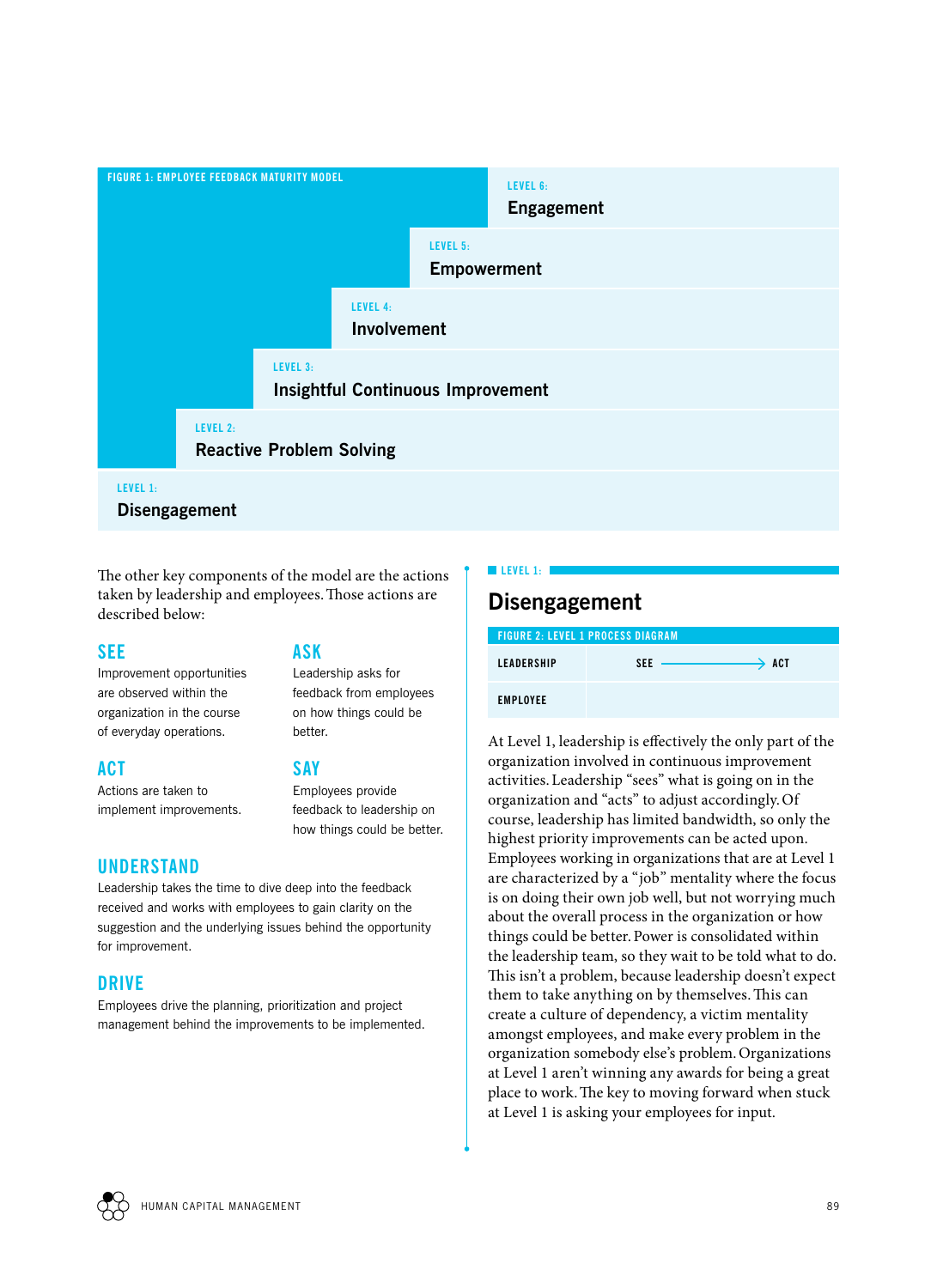#### **LEVEL 2:**

# **Reactive Problem Solving**

| <b>FIGURE 3: LEVEL 2 PROCESS DIAGRAM</b> |                    |     |
|------------------------------------------|--------------------|-----|
| <b>LEADERSHIP</b>                        | <b>SEE AND ASK</b> | ACT |
| <b>EMPLOYEE</b>                          | <b>SAY</b>         |     |

At Level 2, leadership begins to seek input from their workforce. Not only are they observing the day-to-day operations of the organization, they're actively asking employees for feedback.Because an employee survey is the least confrontational and most convenient way to seek input and feedback, leadership usually starts there. Focus groups and other direct feedback mechanisms are sometimes better tools, but they can also be time-consuming and usually cannot provide everyone in the organization with a voice, simply because there are too many people to talk with directly.Employees provide feedback, but it is still up to leadership to take action.The bandwidth limitations on action present in Level 1 organizations are still present in Level 2 organizations, but they are compounded by the time it takes to develop the survey, ensure participation, and analyze the feedback.This usually results in better quality actions to take, but less time to implement them.Because most organizations operate on an annual cycle for things such as employee surveys, there is a limited amount of time for actions to be taken and results to take hold.Most organizations have an employee survey cycle that looks something like this:

- One to two months preparing the survey and getting leadership's buy-in on the questions to be asked
- One month for employees to take the survey
- One to two months to analyze the results
- One month to put together plans to address the issues

All of the activities listed above leave leadership about half of the year to take action and implement improvements.With such a limited window for action, results are almost impossible to see before it's time for another survey, causing employees to mention the same problems as last year.

At Level 2, leadership is still not expecting employees to take on actions on their own.Employees, however, do have an opportunity to provide input, and good leadership will summarize the results and report back to employees on the actions they are planning to take to address their ideas and concerns.The data from the surveys is often vague and unclear, so leadership needs to make assumptions to act on the employee input.They don't have time to "peel the onion" to get to the core of the ideas and concerns raised.In addition, because leadership bandwidth is limited, only a few significant actions can be taken in a given year, and there could have been thousands of suggested improvements to be made. For an individual employee, the scope of the action taken can be disheartening.Over time, employees can feel like they are providing feedback into a black hole.The key to moving forward when you're at Level 2 is taking the time to truly understand the ideas and concerns generated by your employees.

#### **LEVEL 3:**

# **Insightful Continuous Improvement**

| <b>FIGURE 4: LEVEL 3 PROCESS DIAGRAM</b> |                    |                                  |
|------------------------------------------|--------------------|----------------------------------|
| LEADERSHIP                               | <b>SEE AND ASK</b> | UNDERSTAND $\longrightarrow$ ACT |
| <b>EMPLOYEE</b>                          | SAY                |                                  |

At Level 3, leadership takes Level 2 one step further and seeks to understand the feedback coming from their employees.By meeting with employees, asking them to describe their ideas and concerns in more detail, and then asking more questions, they are able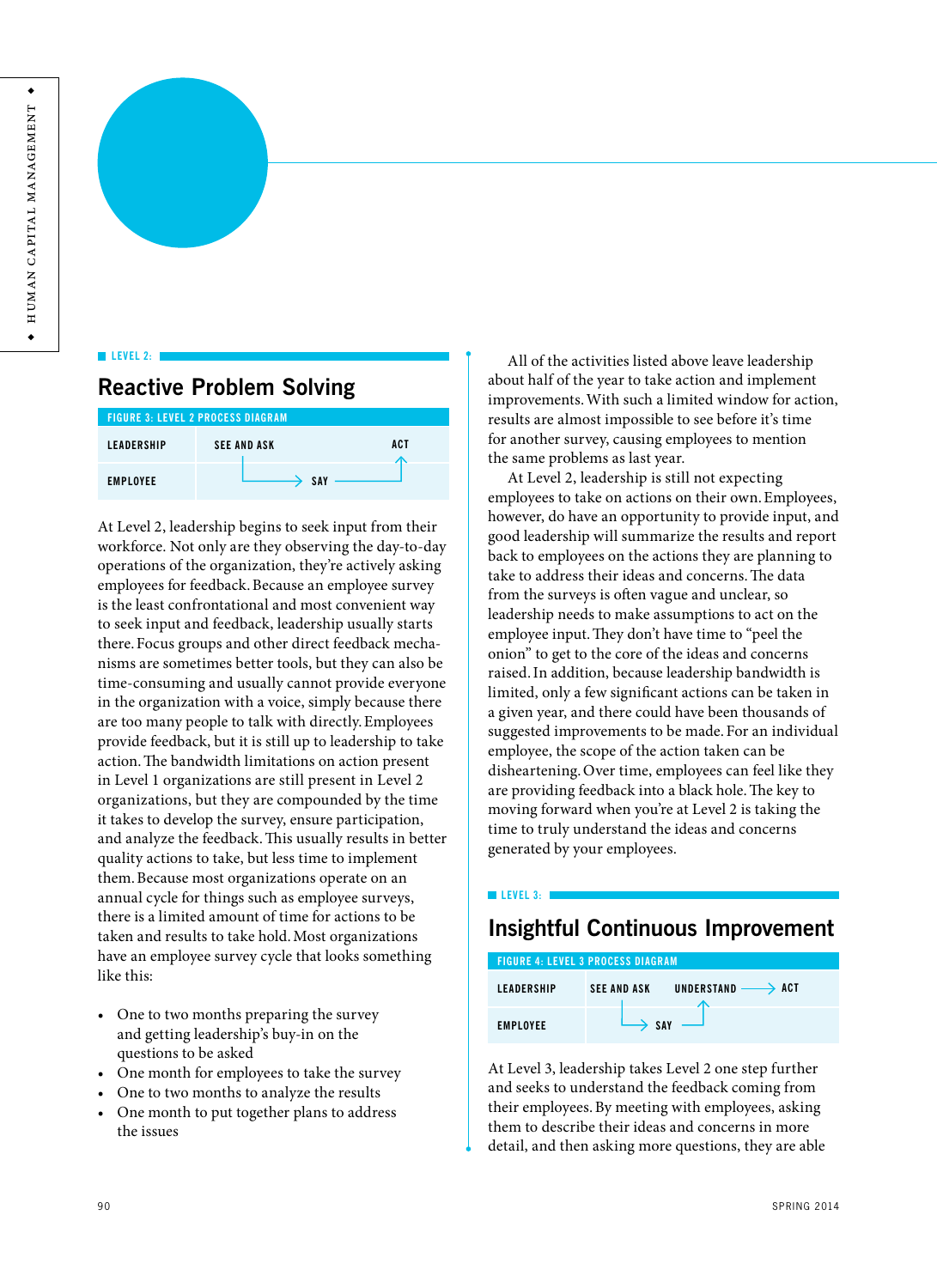to gain insights that make for more impactful actions. Employees feel heard even more, and the quality of the actions taken increases further at this level.However, leadership is still limited in their bandwidth to make improvements on their own.The key to moving forward when you're at Level 3 is getting your employees in on the action of making improvements.

#### **LEVEL 4:**

## **Involvement**

| <b>FIGURE 5: LEVEL 4 PROCESS DIAGRAM</b> |                                                       |  |
|------------------------------------------|-------------------------------------------------------|--|
| <b>LEADERSHIP</b>                        | UNDERSTAND<br>$\rightarrow$ act<br><b>SEE AND ASK</b> |  |
| <b>EMPLOYEE</b>                          | SAY<br><b>ACT</b>                                     |  |

Getting employees involved in the implementation of improvements is the key characteristic of Level 4. Once leadership has a handle on the underlying ideas and concerns expressed by the employees, they not only take on actions by themselves, they also assign some implementation actions to employee teams. These groups often go by terms such as task force and action team.These teams can make great progress given the right focus and resources.Employees see employers making changes to the organization for the better, shifting the culture from leadership doing things "to us" to leadership doing things "with us." This seemingly minor culture shift is an important step in the evolution of an organization to get people taking ownership of the organization and its outcomes.The notion of stewardship will take hold at this stage. Stewardship of the organization and its crossfunctional processes begins to drown out the it's-notmy job attitude common in lower maturity organizations.Employees begin to see themselves as partners with leadership in improving the business and their own day-to-day experience at work.Leadership also realizes the benefit of the additional bandwidth provided by employee action teams.At Level 4, one of

the most interesting employee survey questions we've heard is "What question would you like us to ask you that we haven't asked you in the survey?"This question involves the workforce in the continuous improvement process in a much different way than relying on leadership to come up with all of the right questions. Ultimately, though, the organization is still primarily dependent upon leadership's inquiries into what could be better at Level 4.The key to moving forward when you're at Level 4 is to reduce or eliminate the reliance on leadership asking for ideas for improvement and moving into a true employee-led improvement program.

#### **LEVEL 5: 1**

## **Empowerment**

| <b>FIGURE 6: LEVEL 5 PROCESS DIAGRAM</b> |                                                                |  |
|------------------------------------------|----------------------------------------------------------------|--|
| <b>LEADERSHIP</b>                        | UNDERSTAND                                                     |  |
| <b>EMPLOYEE</b>                          | $SE \rightarrow$ SAY $\longrightarrow$ DRIVE $\rightarrow$ ACT |  |

Level 5 requires leadership to let go as drivers of continuous improvement and employees to step up and identify improvements to the business. The organization is no longer dependent upon employee surveys and other formal feedback mechanisms to leadership to make change happen.Employees take it upon themselves to identify opportunities and present them to leadership for input.At Level 5, leadership still takes an active role in analyzing the opportunities presented by the employees and helps the employees focus their efforts on the underlying issues in the organization. Employees, though, are the drivers of continuous improvement and they prioritize the issues and opportunities the organization faces and take action. This structure helps to build leadership skills and makes it easier to identify high potentials within the workforce.Consulting with leadership is a key piece of the process at Level 5, though, and employees don't have the freedom to fix things on their own without

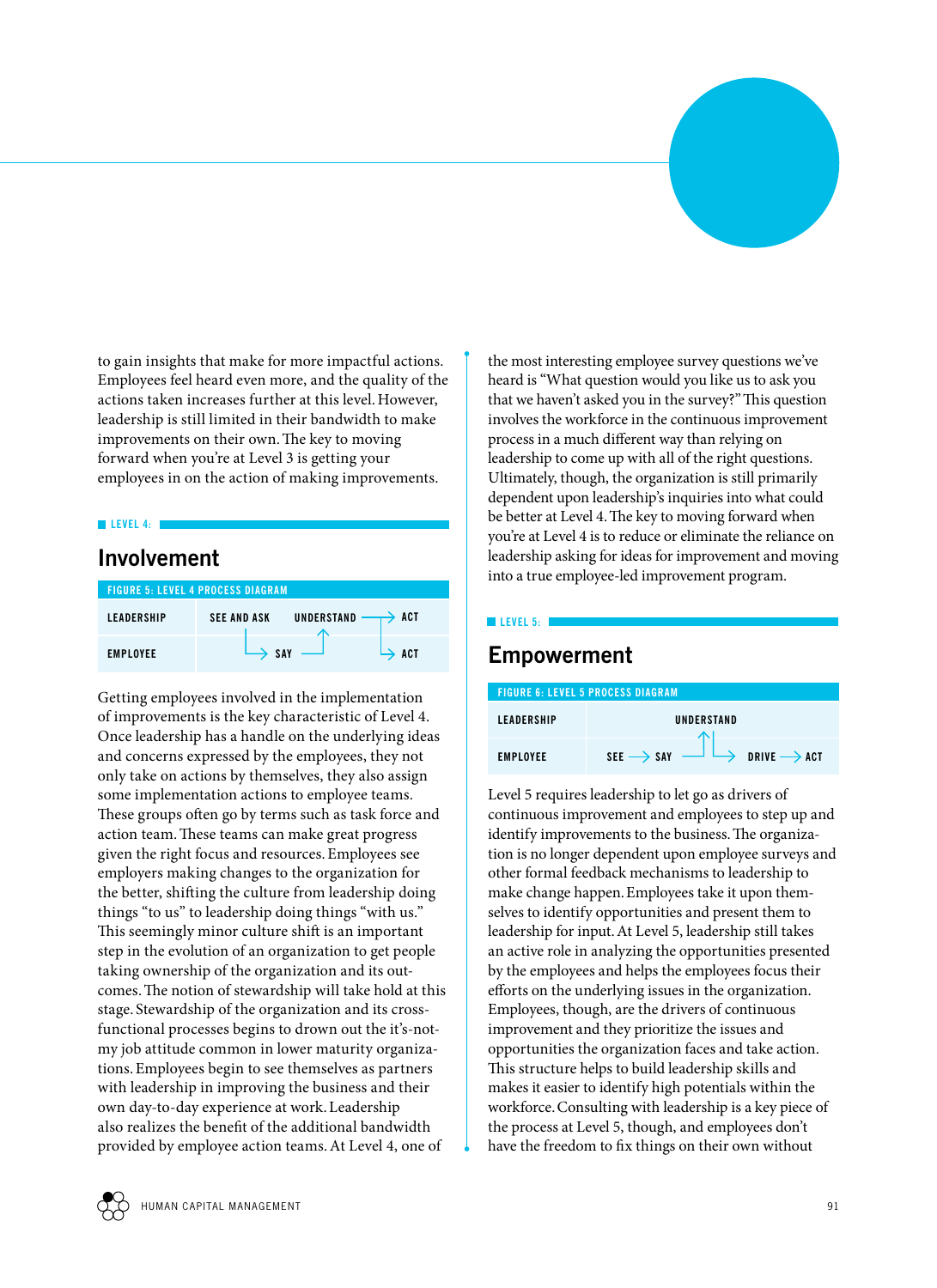**IT'S ALWAYS BETTER FOR LEADERSHIP TO PRACTICE ENGAGEMENT RATHER THAN SURVEY ENGAGEMENT.**

◆

Human capital management ◆

HUMAN CAPITAL MANAGEMENT

 $\bullet$ 

ed and the second second second second second second second second second second second second second second second second second second second second second second second second second second second second second second s